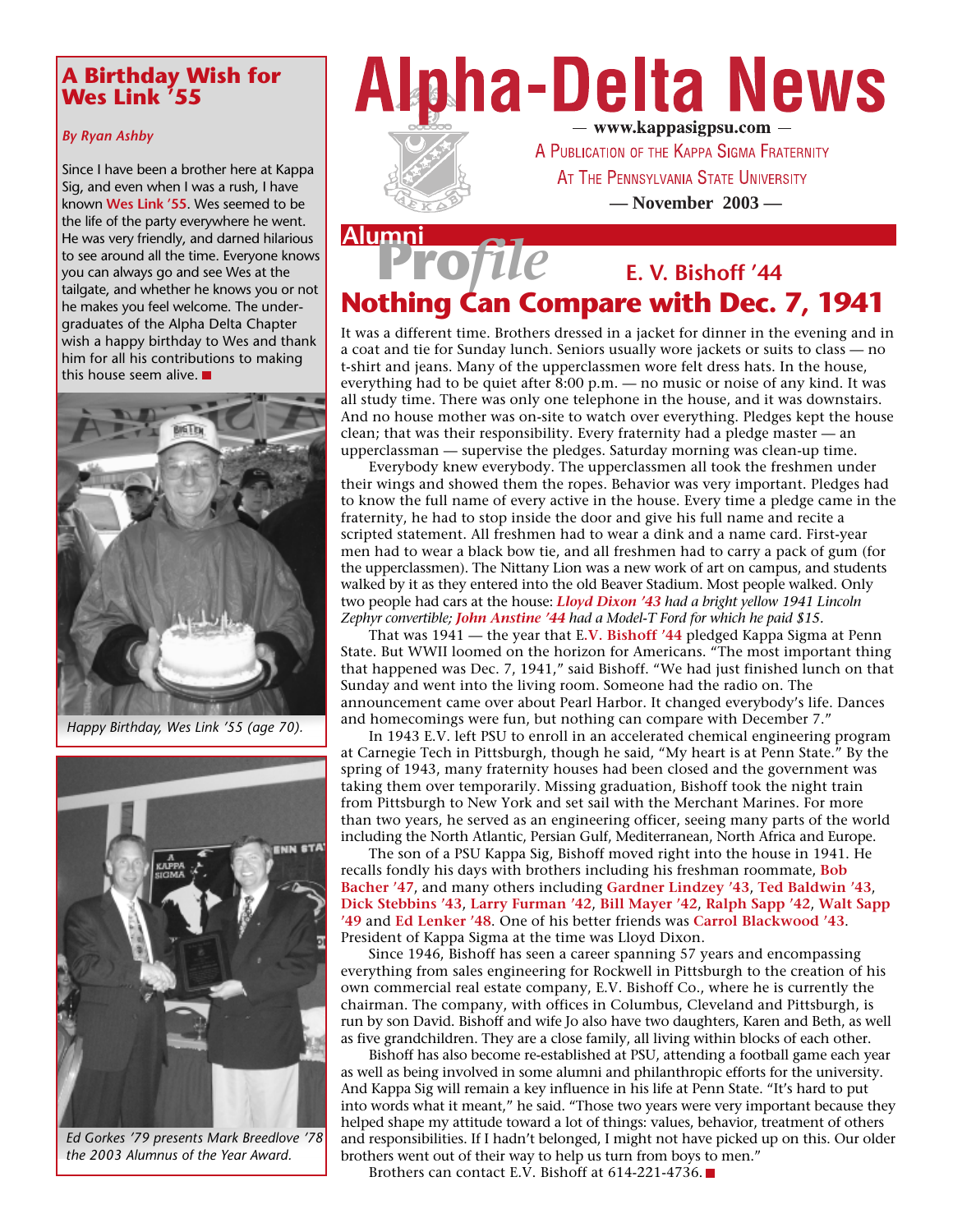### **Conlcave Captures Kappa Sig Spirit**

Dear Brothers,

**Report Alumni**

We have all heard the phrase "not for an hour, a day or a college term only, but for life." This phrase became much more meaningful this past summer.

I had the opportunity to attend my first conclave in Tampa, Fla. The conclave reinforced the importance of our chapter being associated with the national fraternity. Having the opportunity to meet brothers from chapters around the country was inspiring. I can now appreciate why The Kappa Sigma Fraternity is recognized as one of the premier fraternities in the country.

Many Alpha Delta alumni and undergraduates attended, including **Mark Breedlove '78**, **Steve Uzupis '77**, **Bob Burkhart '81**, **Kevin Coppins '92**, **Brian Roakes '94** and me. Our chapter delegate was **Darren Duhnke**, with **Andre Aklian '04** and **Paul Hileman** also attending.

The highlight of the conclave was our night on the town that was arranged by our Tampa-area alumni brothers (Kevin and Brian). It included a supersized limo with a very wellstocked bar. We hit all the hot spots, including those that can't be discussed in polite company!

After a very early breakfast at Village Inn, we headed back to the Marriott. Our caravan included brothers who were undergraduates up to alumni pushing out grey hairs and some brothers from California. Our ages spanned decades, but it was one of the best times I have had in a long time.

Upon departure from the conclave, one of the younger brothers from California thanked us for the good time and commented that "You guys from Penn State sure know how to party!" Yes, we do.

In addition, I had the pleasure to visit with **Lee Thaete '79** and **Steve Heimer '76** in Ocean City, N.J. Steve and I get together often at State College home football games, but neither of us had seen Lee in many years. However, after reminiscing for a few minutes, it was like we had not seen each other for only a few months instead of years. As they say, friends from your youth are the most important; they are the ones you can truly relax with and be yourself.

I am also happy to report that the chapter started this school year with a balanced budget — the first time in three years! The prior years had been very challenging with numerous problems to solve. The undergraduates pulled together, worked hard and are now in a position to put our financial problems behind us. There is a great group of guys in the house. Stop by and meet them!

Lastly, I want to thank our loyal alumni. Without the financial support many of you provided, we would have never survived the lean years. Our chapter is now on stable ground to move forward, increase membership and look ahead to the next 100 years! Thank you.

Brotherhood does indeed last a lifetime! I hope that our newsletters and Web site help you stay connected to your college days and fraternity brothers. Pick up the phone and call your pledge brother or old roommate; as the years melt away, you will be glad you did.

AEKDB,

Edward D. Gorkes '79 Alumni Corporation President

## **Master Grand**

**Setting the Standard in Recruitment**

Dear Alumni,

Many of you might not know me, so I'll start by introducing myself. I am the current grand master. I pledged the house as a freshman in the fall of 2000, and I have also served as GP, rush chair and scholarship chair.

In the past year, the house has made serious efforts to improve our chapter. One of the changes we have made is putting the alumni newsletter back into the hands of the undergraduates. The purpose of this newsletter is to let you, the alumni of our chapter, know what we have done and are doing for the house.

Our greatest accomplishment last semester was recruitment. We initiated 11 men, the most of all fraternities at Penn State for that spring semester. We did all of our recruitment as a dry house and did the best on campus. This semester we will have seven pledges. Recruitment at these levels has us on

track to be one of the largest fraternities at Penn State.

We have done other things for the house as well. We came back early last semester to do house renovations, such as the paneling in the stairwell and repainting the crest. This semester we have been fund-raising for Mary Ellen. For the first time in many years, we have a partner for Thon. We are also very active with community service projects; for example, this Halloween we will be hosting a haunted house for little children. Parents will be able to take their kids trick-or-treating down the halls, and the living room will be made into a haunted house.

While we have come a long way in the past few years, we're just getting started. We are committed to increasing our membership. Rush will always be a priority for us. What's more, we are going to continue to find new ways to be involved with the community and the university. Finally, we are planning more

major house renovations, such as wiring the house for high-speed Internet service.

This should have you up to speed on where the house is right now and where it will be in the near future. Additionally, you might be asking why the sudden effort to keep you informed. From what I have seen and experienced in the past few years, Alpha Delta has outstanding alumni support. This high level of support is one of the reasons the house did not fold long ago. It is difficult to express in words how much the undergraduates appreciate your efforts, and there is no real way to repay you. Nevertheless, we do hope that through this newsletter we can bring alumni and undergraduates even closer together. Furthermore, if you are ever in State College, drop in for a visit. You'll always be welcome here.

AEKDB,

Adam Kulp '04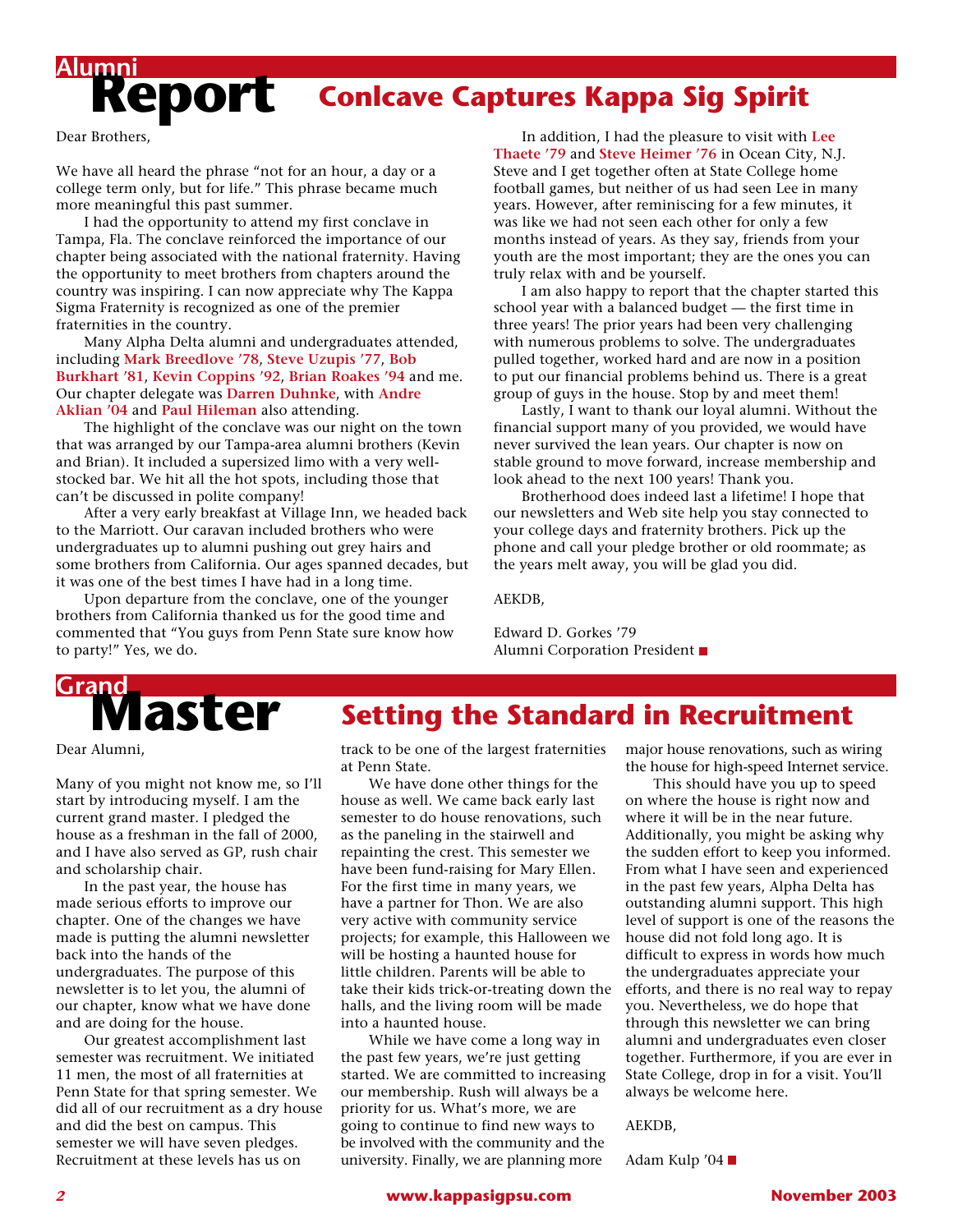### **Car Wash** *By Toby Jantz* **At the KS/SWE Bikini Car Wash Fund-raiser**

As most know by now, the undergraduates are doing a fund-raising campaign for Mary Ellen. This is so we can buy her and a couple of her friends plane tickets and hotel rooms, and send her to the "Price Is Right." We are currently doing some activities and asking for donations from everyone.

On September 28, we teamed up with the Society of Women Engineers (SWE) and did a bikini car wash. The women and KS undergraduates had to wear bikini tops. It was pretty interesting to see that. The day before, some of the KS undergraduates and SWE members went around to tailgates at the football game to either sell tickets for the car wash the following day or to get donations. This turned out well, and we managed to raise about \$300 in donations the day before the car wash.

After Sunday, we just about doubled our money, so at this point we are still planning a few more activities to raise more money for her because we would like to accumulate about \$1,500. We know we have to get enough to send her and her friends, and also to give her some money to help her out with treatments. We are asking anyone who would like to donate to please do so soon. Anything you can send is greatly appreciated, and I know Mary Ellen would love it too. You can send donations to Darren Duhnke, 255 Highland Ave., State College, PA 16801.

### **Report** *By Darren Duhnke* **Philanthropy Halloween Haunted Fraternity House**

The next philanthropy/community service event is the SWE and Kappa Sigma Monster Mash Halloween Party. This will be held on October 26 from 5:00 to 8:00 p.m. We are having over children ages 2-10 to show off their Halloween spirit. We are going to have families bring canned food for a local food bank, and the event will be free to the children. We will have pumpkin painting, trick-or-treating at the rooms and a haunted maze, among other things.

We are hoping to get sponsors such as Lockheed Martin to cover most of the expense, and our estimated price is about \$700. We will also be covered in the local newspapers. Alumni are more than welcome to stop by and bring their kids, or just come down and see the house like you have never seen it before! This is a huge event that will get good coverage as well as get our name out there!



For more alumni updates, go to **www.kappasigpsu.com**.

### **A. Gordon Olsen '51**

(232 W. Frier Dr., Phoenix, AZ 85021) Nan and I are heading to the southwest coastal area of Ireland in November (Kerry and environs) with Fordham Law School alumni.

### **Harvey G. Cook '55**

(20129 N. Painted Sky Dr., Surprise, AZ 85374- 4555; cooksurpri@aol.com) After graduation, I taught school for several years, was drafted by the Army, taught school in Europe, went to seminary school to become an Episcopalian priest and joined the Navy while in seminary. I had a tour in Vietnam with the Marines, eventually got promoted to captain and retired in 1993. I have been rector of churches in Myrtle Beach, S.C., and Paradise Valley, Ariz. I

have three children and five grandchildren.

### **H. Wesley Link '55**

(800 Lawrence Ln., Newtown Square, PA 19073-2610; lecocelo@aol.com) I recovered well from prostate cancer in 2002. **Steve Wyman '56** is in my support group. I received the 2002 Outstanding Alumni Award from the Penn State Alumni Association of Delaware County, Pa.

### **Timothy A. Bonawitz '71**

(6208 Greenwick Dr., Glen Allen, VA 23059-5449; timmikepsu@aol.com) I recently retired from The Hartford Insurance Company. I have purchased some land in State College and plan to start construction on a new house in the near future. My wife and I hope to be *(Continued on Page 4)*

### **Gridire Intramural Football Report** *By Paul Hileman*

After two weeks of intramural football, Kappa Sigma had a commanding 2-0 record, posting two 20-12 victories. In the first game, Sigma Tau Gamma came out throwing, with two interceptions on their first two offensive plays. Both were picked off by me, and I also had two other interceptions and two touchdowns, while **Justin Laurie** picked up the third. Quarterback **Darren Duhnke** threw all three touchdowns and had only one interception to lead the offense. **Dustin Kreider** had a long catch to set up a short touchdown catch for me. Lineman **Eric Zottola** had a stellar game and one of the twopoint conversions to clinch the victory. On defense, I had a total of four interceptions and knocked Sigma Tau Gamma's final prayer of out bounds to end the game.

Chi Phi proved to be a much more dangerous opponent, scoring on their first drive aided by a long quarterback sneak. After failing on the two-point conversion, Chi Phi intercepted the first pass by quarterback **Darren Duhnke**. Kappa Sig's defense was able to stop the ensuing drive off an interception by Duhnke on the goal line. Kappa Sigma was then able to drive down the field and, on fourth and long, Duhnke completed the long ball for one of three touchdowns by me; I also had an interception. I did well for Kappa Sig, converting three fourth-down plays. **Adam Kulp '04** played a tremendous game at linebacker, holding the scrambling Chi Phi quarterback to only two big plays, both on the other side of the ball. **Dustin Kreider** came up big with a touchdown of his own that was called back due to a holding violation. Chi Phi picked off two other passes to make the game interesting, but Kappa Sigma's defense held tight.

The next game is Thursday, October 23, at the IM fields behind East Halls.

*Alpha—Delta News* **www.kappasigpsu.com** *3*